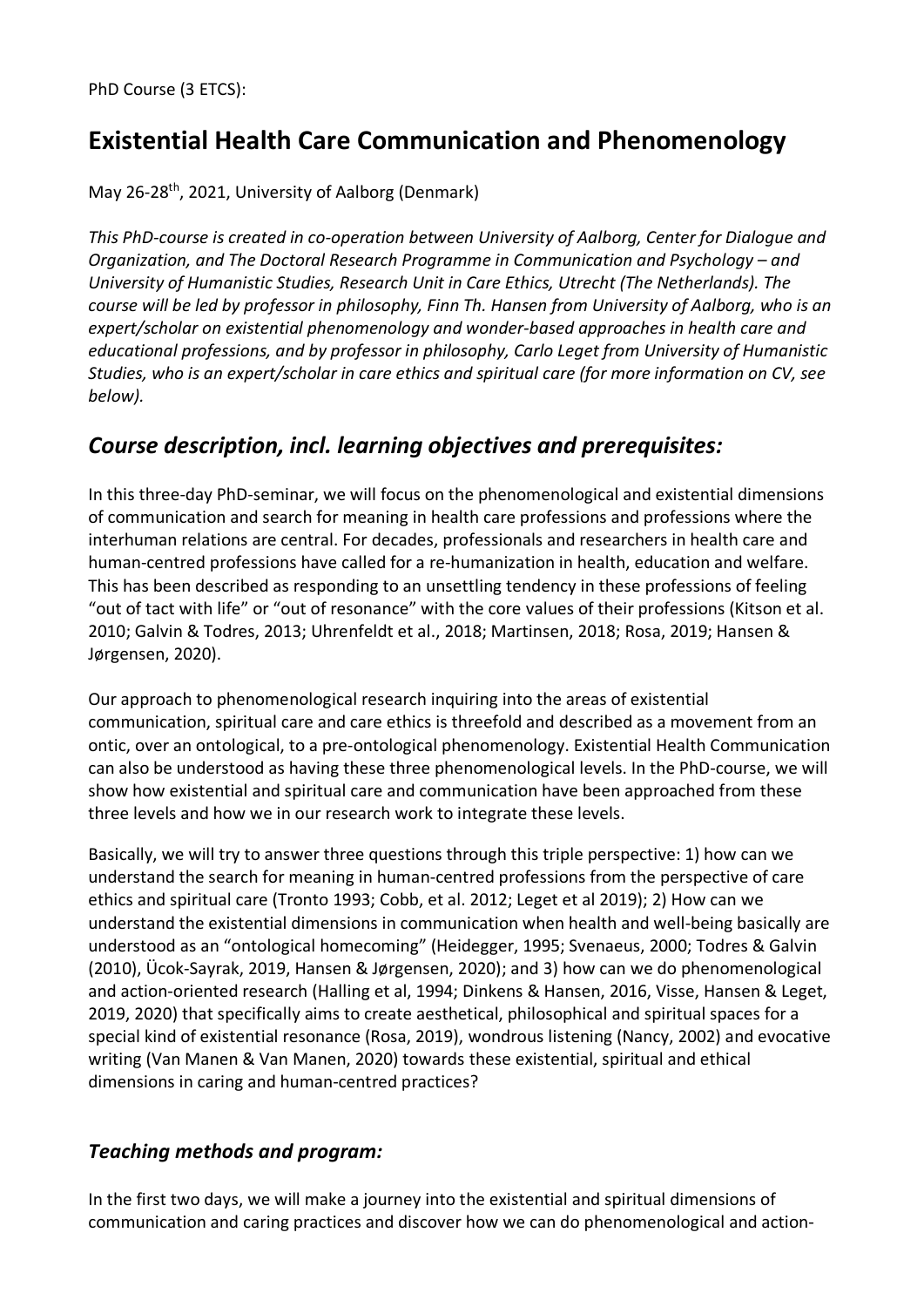oriented research in these areas. On the third day, we will focus on the integration of the content of the seminar in the work of the PhD-students.

#### *Concrete Day-to-Day-program:*

#### **Day 1: The search for meaning in spiritual care and care ethics**

| $9.00 - 9.30$   | General introduction                                                                                                                                                 |
|-----------------|----------------------------------------------------------------------------------------------------------------------------------------------------------------------|
| $9.30 - 10.15$  | Session 1: 'Setting the stage: the importance of context'                                                                                                            |
|                 | Existential health care communication in Western culture finds place in a                                                                                            |
|                 | health care system that healthcare professionals, patients and families often                                                                                        |
|                 | experience as reductionist or even dehumanizing (Meide 2015; Rosa 2019).                                                                                             |
|                 | This context is important to take into consideration before understanding                                                                                            |
|                 | why existential health care communication is both highly important and                                                                                               |
|                 | challenging. In this first session some characteristic features of our healthcare                                                                                    |
|                 | system will be analysed from a care ethical perspective (Tronto 1993; Leget et                                                                                       |
|                 | al 2019). We will develop a first understanding of what care is, how humanity                                                                                        |
|                 | is conceptualised and what threatens and undermines the existential and                                                                                              |
|                 | spiritual dimension of communication.                                                                                                                                |
| $10.15 - 10.30$ | <b>Break</b>                                                                                                                                                         |
| $10.30 - 11.00$ | Questions and discussion                                                                                                                                             |
| $11.00 - 11.45$ | Session 2: 'Spiritual care and the limits of existential health care                                                                                                 |
|                 | communication'                                                                                                                                                       |
|                 | One of the established ways of addressing the existential dimension in                                                                                               |
|                 | healthcare communication is the interdisciplinary approach called spiritual                                                                                          |
|                 | care. In this session we will present the development of this movement and                                                                                           |
|                 | see how it operates within the boundaries of our healthcare system. We will                                                                                          |
|                 | see the value of this approach, but also discover where it seems to limit its                                                                                        |
|                 | own engagement with the existential dimension in communication. We will                                                                                              |
|                 | discuss the metaphor of 'inner space' as an attempt to bridge the gap                                                                                                |
|                 | between the possibilities the healthcare system offers, and opening up                                                                                               |
|                 | towards a more existential and spiritual dimension in communication (Leget                                                                                           |
|                 | 2017). This brings us to a first understanding of why doing phenomenology is                                                                                         |
|                 | important in this context.                                                                                                                                           |
| $11.45 - 12.00$ | <b>Break</b>                                                                                                                                                         |
| $12.00 - 12.30$ | Questions and discussion                                                                                                                                             |
| $12.30 - 13.30$ | Lunch break                                                                                                                                                          |
| $13.30 - 14.15$ | Session 3: 'From lived experience to political impact'                                                                                                               |
|                 | One good example of how fruitful phenomenological research can be is the                                                                                             |
|                 | work of dr. Els van Wijngaarden on older people who have a desire to end                                                                                             |
|                 | their lives although they are not suffering from any disease. Van Wijngaarden                                                                                        |
|                 | used a phenomenological analysis to approach to the lived experience of                                                                                              |
|                 | these people, and her research had a great impact in a highly topical and                                                                                            |
|                 | politically sensitive debate in the Netherlands (van Wijngaarden, Leget &                                                                                            |
|                 | Goossensen 2015; 2016). We will present and analyse the work of van                                                                                                  |
|                 | Wijngaarden and see that although she fruitfully uses a phenomenological                                                                                             |
|                 | approach, she stays within the realm of the 'ontic'. That is a big step forward<br>and a great addition to other research in this area. But does it really cover the |
|                 | existential dimension in healthcare communication?                                                                                                                   |
| $14.15 - 14.30$ | <b>Break</b>                                                                                                                                                         |
|                 |                                                                                                                                                                      |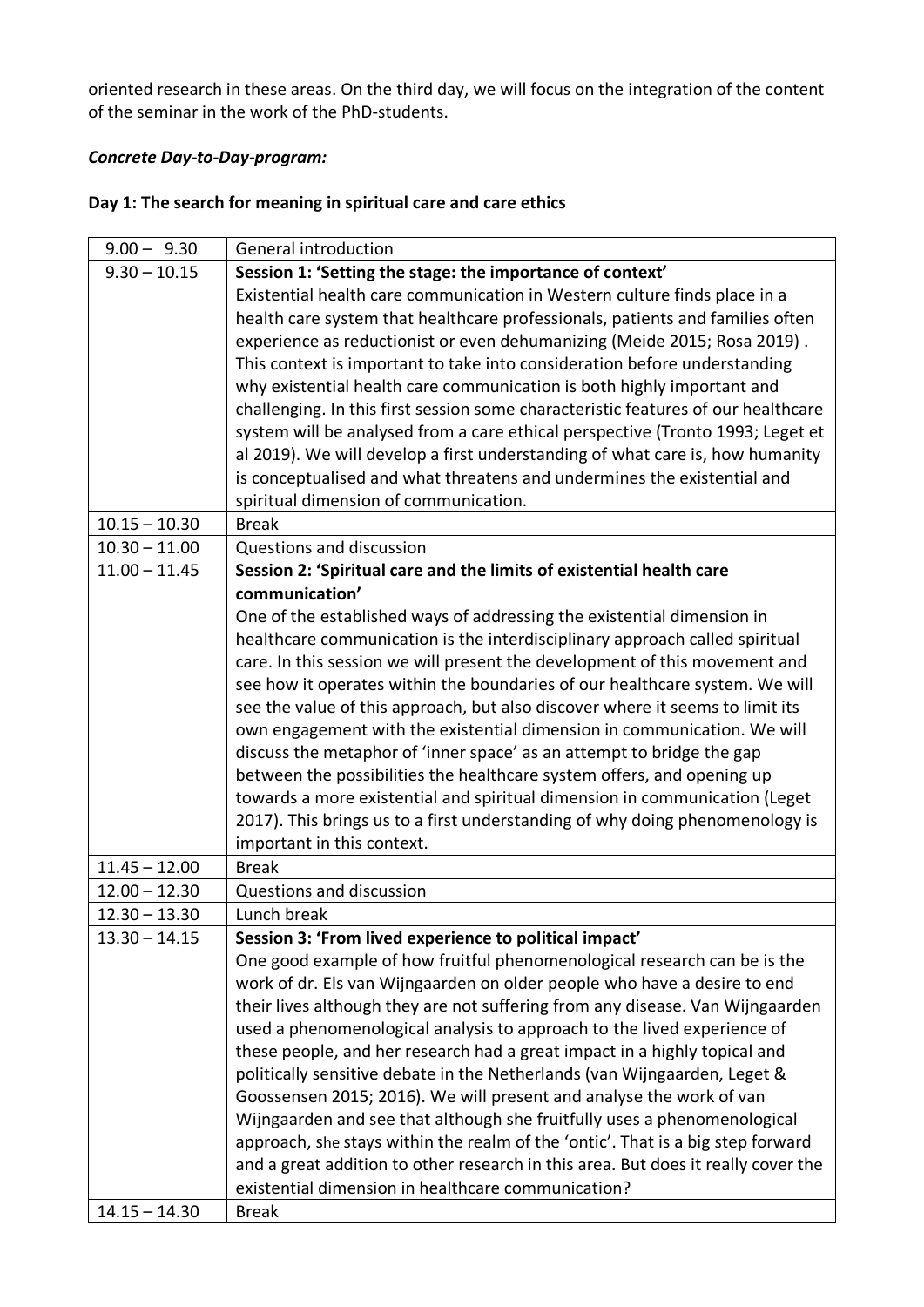| $14.30 - 15.15$ | Session 4: 'From the ontic to the ontological in the humanization of             |
|-----------------|----------------------------------------------------------------------------------|
|                 | healthcare'                                                                      |
|                 | Having grasped the possibilities and limitations of an ontic approach, in this   |
|                 | session we will introduce and analyse the work of Les Todres and Kathleen        |
|                 | Galvin. These two British scholars provide an interesting example of an          |
|                 | attempt to humanize healthcare by moving from an ontic approach towards          |
|                 | an ontological approach (Todres, Galvin & Holloway 2009). By introducing         |
|                 | their lifeworld approach and their concept of 'dwelling-mobility' as existential |
|                 | well-being, we will discover a new way of doing phenomenological research        |
|                 | (Todres & Galvin 2010). This ontological approach differs from the ontic         |
|                 | approaches we have discussed thus far. Where does this bring us, and what        |
|                 | does it mean for existential health care communication?                          |
| $15.15 - 15.30$ | Break                                                                            |
| $15.30 - 16.30$ | Questions and discussion                                                         |
| $16.30 - 17.00$ | Wrap up and looking forward to day 2                                             |

## **Day 2: Existential Health Communication in Phenomenological Practice and Research**

| $9.00 - 9.30$   | Questions that came up about day 1                                              |
|-----------------|---------------------------------------------------------------------------------|
| $9.30 - 10.15$  | Session 5: 'Health as ontological homecoming and the three spaces: from         |
|                 | inner space and art to philosophical wonder'                                    |
|                 | Todres and Galvin work with a notion of humanization as a process of 'at-       |
|                 | homeness' (Galvin & Todres, 2013). Inspired by Sevenaeus (2000) and             |
|                 |                                                                                 |
|                 | Heidegger they also talk about health as a ontological or existential           |
|                 | 'homecoming'. When doing that, emphasis is put on relations and situations      |
|                 | understood as embodied lifeworld experiences and through primary and            |
|                 | existential and psychological-informed phenomenology. They focus on a so-       |
|                 | called "lifeworld approach" and "lifeworld-led care". We would like to          |
|                 | question this approach and understanding of existential homecoming by           |
|                 | taking not only an ontological but also pre-ontological and so-called           |
|                 | "Apophatic Approach" (Visse, Hansen & Leget, 2019, 2020) and what we call       |
|                 | "Wonder- and Phenomenon-led Care". This is done by describing three pre-        |
|                 | ontological 'spaces' reaching out for or creating a sounding board for the      |
|                 | "light of silence" (Rosenzweig, 2005). Through the phenomenology and ethics     |
|                 | of wonder we elaborate how wonderment can be seen on an ontic,                  |
|                 | ontological and pre-ontological level through an aesthetical, philosophical and |
|                 | spiritual approach, and why to be in deep wonder is a key in existential,       |
|                 | ethical and dialogical phenomenology (Van Manen, Patocka, Marion, Buber).       |
| $10.15 - 10.30$ | <b>Break</b>                                                                    |
| $10.30 - 11.00$ | Questions and discussion                                                        |
| $11.00 - 11.45$ | Session 6: 'Existential health communication as a philosophical practice'       |
|                 | How do we understand Existential Health Communication as containing ontic,      |
|                 | ontological and pre-ontological dimensions, and why are aesthetic and           |
|                 | philosophical practices important when trying to get in resonance with the      |
|                 | 'Saturated Phenomenon' (Marion) or "living Mystery" of an existential           |
|                 | experience or call? How do we practice Existential Health Communication and     |
|                 | what seems to be its limitations? By focusing on examples of philosophical      |
|                 | practice (philosophical counselling and Socratic dialogue Groups) used in       |
|                 | different health care and human-centred professions we will discuss the         |
|                 | strength and weaknesses of using philosophical practices as a way to            |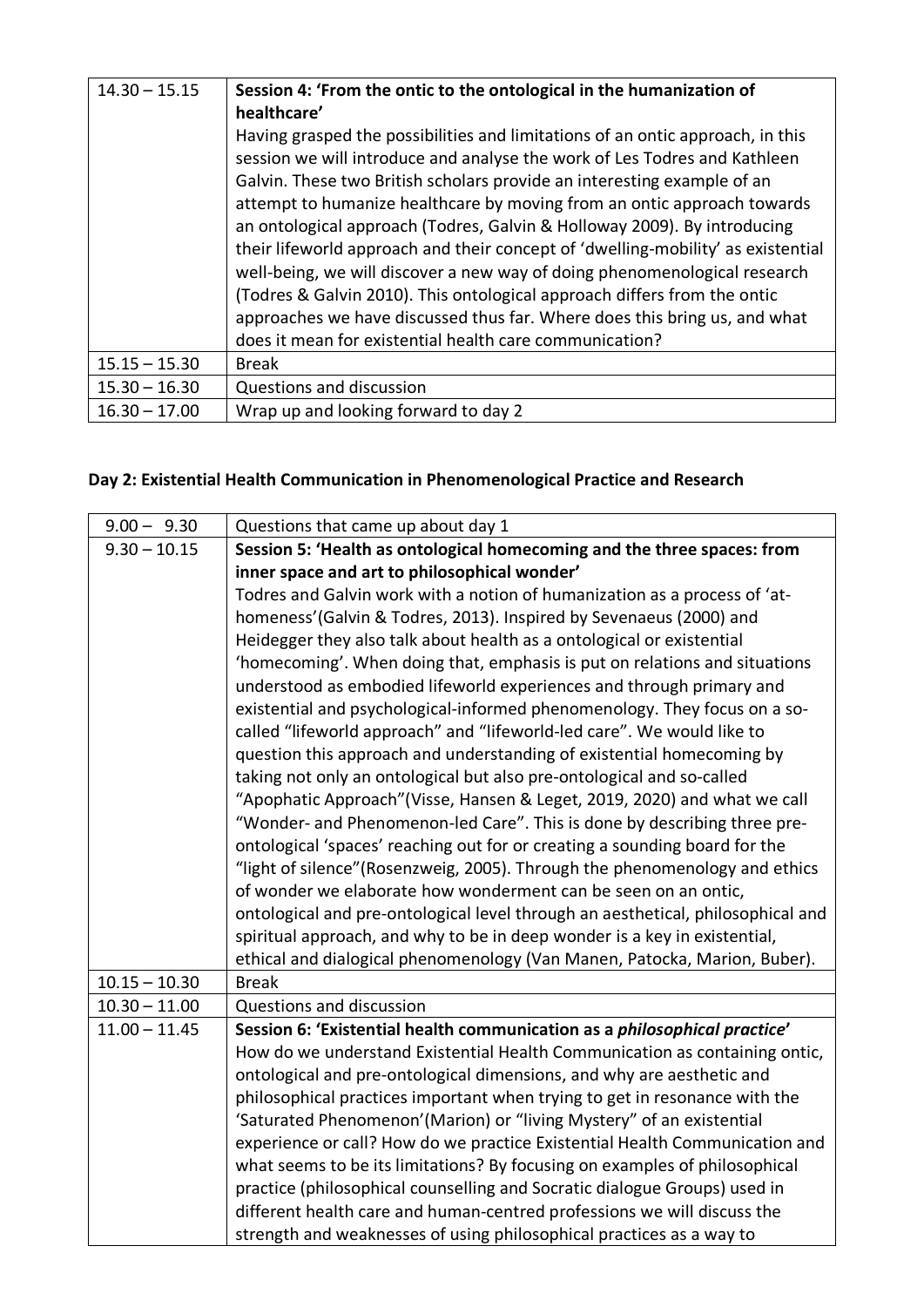|                 | strengthen existential health care communication and health and well-being    |
|-----------------|-------------------------------------------------------------------------------|
|                 | understood as 'existential homecoming' or 'existential rootedness'.           |
| $11.45 - 12.00$ | <b>Break</b>                                                                  |
| $12.00 - 12.30$ | Questions and discussion                                                      |
| $12.30 - 13.30$ | Lunch break                                                                   |
| $13.30 - 14.15$ | Session 7: 'The important interplay between "writing                          |
|                 | phenomenology"(Heidegger, Van Manen), "dialogical                             |
|                 | phenomenology"(Buber, Halling) and "action phenomenology"(Patocka,            |
|                 | Hansen)'                                                                      |
|                 | Now, what kind of phenomenological research approaches would fit when         |
|                 | wanting to think humanization and Existential Health Care Communication       |
|                 | from this triple perspective: an ontic, ontological and pre-ontological       |
|                 | perspective? Why is it, that the process of writing phenomenology is not      |
|                 | necessarily the most inviting or evocating way of getting into dialogue and   |
|                 | resonance with an existential life phenomenon? How do we approach or          |
|                 | 'hear' what is ineffable? What can dialogical phenomenology reach that        |
|                 | writing phenomenology cannot reach? And if existential phenomena are only     |
|                 | understood by 'living the phenomena' then how do we work with 'action         |
|                 | phenomenology'?                                                               |
| $14.15 - 14.30$ | <b>Break</b>                                                                  |
| $14.30 - 15.15$ | Session 8: Integrating phenomenology in healthcare practice: The practice     |
|                 | of Wonder Labs and 'the phronetic space' (practical Wisdom).                  |
|                 | A concrete phenomenological research approach is presented where both         |
|                 | processes of phenomenological writing, phenomenological dialogue and          |
|                 | phenomenological action research are in interplay. The research practice is   |
|                 | formed through an "action-in-to-the-field" where researcher and               |
|                 | practitioners in the field of Health Care work with a so-called Wonder Labs   |
|                 | and a 'phronetic space'. This method will be discussed critically through the |
|                 | threefold lens of the ontic, ontological and pre-ontological, and what we     |
|                 |                                                                               |
|                 | earlier termed "wonder- and phenomenon-led care".                             |
| $15.15 - 15.30$ | <b>Break</b>                                                                  |
| $15.30 - 16.30$ | Questions and discussion                                                      |
| $16.30 - 17.00$ | Wrap up and looking forward to day 3                                          |

### **Day 3: Discussion and integration**

| $9.00 - 9.30$   | Questions that came up about day 2                                                                                                                                                                                                                                                                                                                       |
|-----------------|----------------------------------------------------------------------------------------------------------------------------------------------------------------------------------------------------------------------------------------------------------------------------------------------------------------------------------------------------------|
| $9.30 - 10.00$  | Overlooking the path we have travelled and introducing the reflection work<br>for this morning and the preparation for a presentation and discussion of how<br>the content of this course resonates with your own work:<br>What new insights have I gained?<br>1)<br>What new questions do I see?<br>2)<br>3) How can this be integrated in my research? |
| $10.00 - 10.15$ | <b>Break</b>                                                                                                                                                                                                                                                                                                                                             |
| $10.15 - 12.30$ | Individual reflection and preparation for the presentations in the afternoon                                                                                                                                                                                                                                                                             |
| $12.30 - 13.30$ | Lunch break                                                                                                                                                                                                                                                                                                                                              |
| $13.30 - 15.00$ | Presentations and discussion: part 1                                                                                                                                                                                                                                                                                                                     |
| $15.00 - 15.15$ | <b>Break</b>                                                                                                                                                                                                                                                                                                                                             |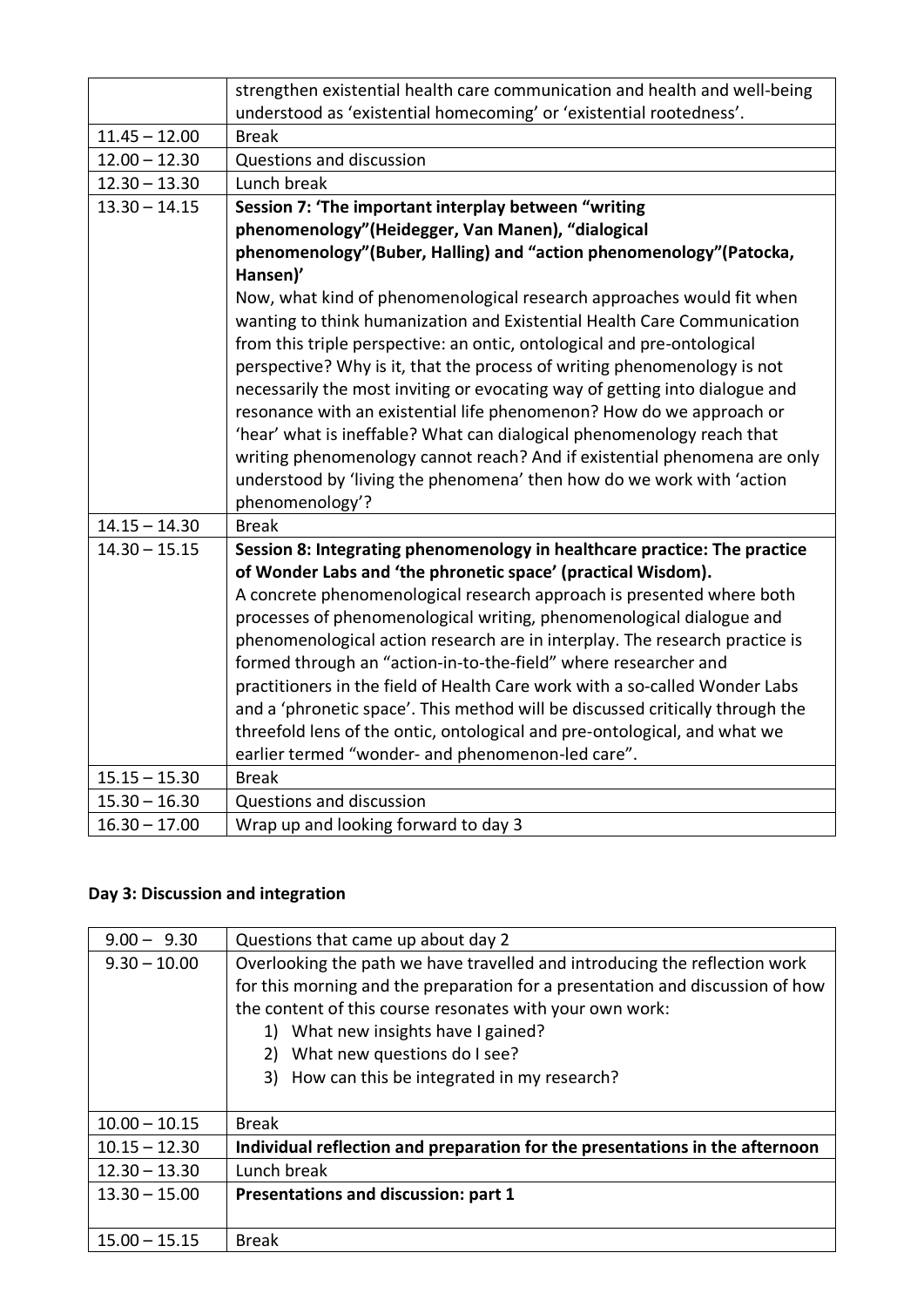| $15.15 - 16.45$ | <b>Presentations and discussion: part 2</b> |
|-----------------|---------------------------------------------|
| 16.30 – 17.00   | Wrap up and saying goodbye                  |

### *Course format*

The course will be organised along lectures, dialogues and interactivity through workshops. The organizer of this course is Professor Finn Thorbjørn Hansen.

Morning and afternoon lectures in Day 1 & 2 will be thematically organised in order to address the questions listed above. The lectures will be followed by questions and discussions in groups and in class.

On Day 3 the participants will be divided into groups of 5-6 participants. It is expected that every group member has read all abstracts and key questions in their group prior to the course. Before the course starts the participants will be asked to do two things: 1) write an abstract that describes their research project and their main research question (wonder), and 2) to list at least 5 questions that have come up while readings the mandatory literature of this course.

The participants of this PhD-course will receive 3 ETCS-points. 1 ETCS is equivalent to 27,5 student effort hours, and 500 pages of research literature.

The language will be in English.

### *Lecturers:*

This PhD-course is arranged in a co-operation between the research environment on "Existential Health Communication" at the Centre for Dialogue and Organization, Department of Communication, University of Aalborg (Denmark) – and the Chair of Care Ethics at the University of Humanistic Studies in Utrecht (The Netherlands).

**Professor Carlo Leget** is full professor of care ethics at the University of Humanistic Studies in Utrecht, the Netherlands. At the same university he holds an endowed chair in ethical and spiritual questions in palliative care, established by the Netherlands Comprehensive Cancer Organisation (IKNL) and the Association Hospice Care Netherlands (AHZN). As chair of the care ethics department he is responsible for the Master in Care Ethics & Policy at his university, and his research focuses on the intersection of care, meaning and end of life issues. He is a member of the Health Council of the Netherlands and the Care Ethics Research Consortium. For more information: https://www.uvh.nl/contact/vind-een-medewerker?person=nhrjrsEsHowOfbPwC

**Professor Finn Thorbjørn Hansen** is full professor of applied philosophy at the Center for Dialogue and Organization, Department of Communication, University of Aalborg (Denmark). He has been a Visiting Professor at Agder University in Kristiansand (Norway) where he was head of an international research project 'Wonder, Silence and Human Flourishing'. His research focus and speciality is the phenomenology and ethics of wonder, existential and ethical phenomenology and 'philosophical and phenomenological action research'. He has been head of several external funded research projects in the field of Health Care, Higher Education, Innovation and research on Artistic Creation. He is the founder of the Danish Society for Philosophical Practice and have written several books on wonder and philosophical counselling practices. For more information: https://vbn.aau.dk/en/persons/123561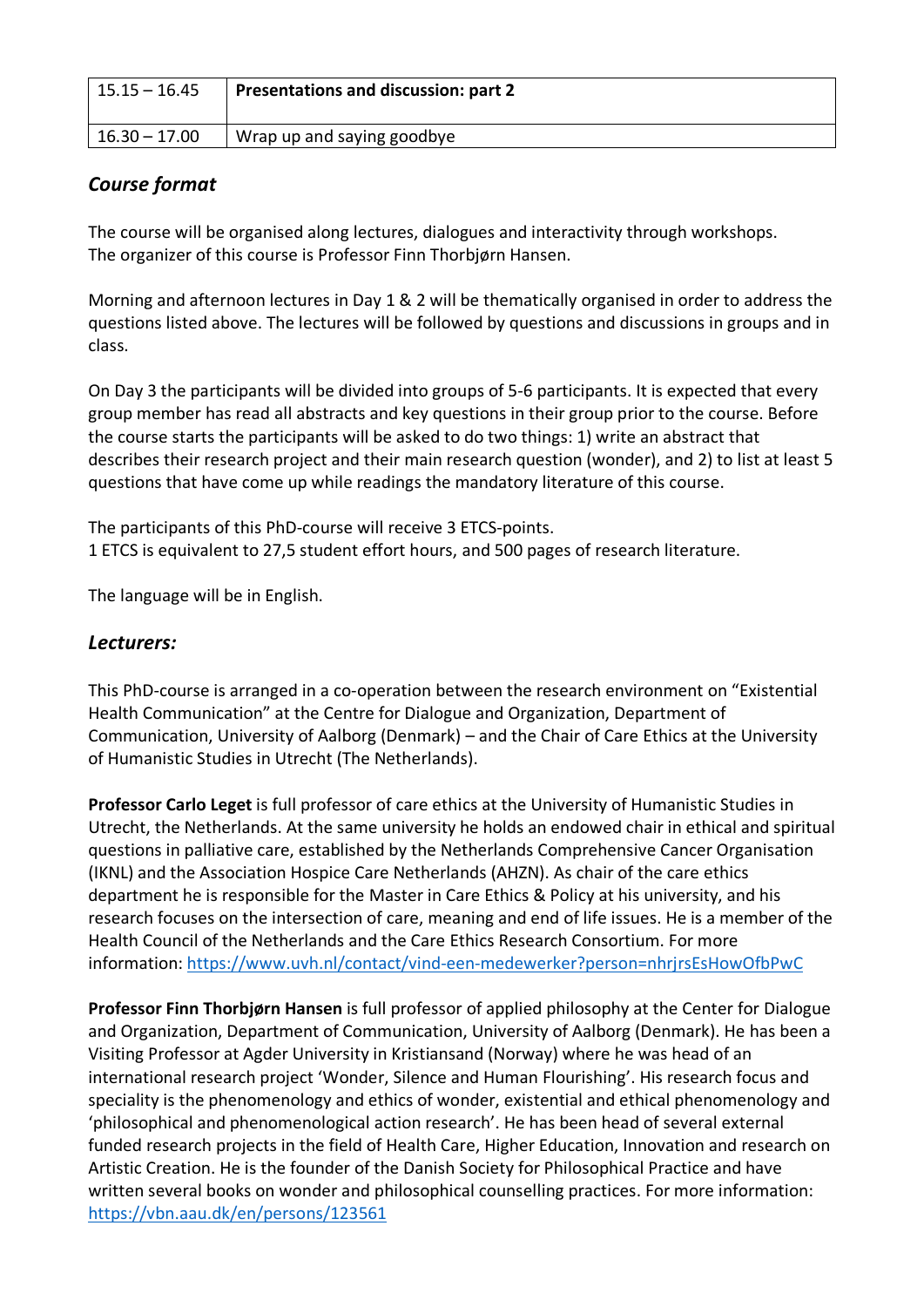#### **Literature:**

**(Please note:** Later, a more precise list of mandatory research literature (max 1500 pages) and a list of secondary research literature will be created. Because of the work the PhD-students have to do before coming to the course (writinng an Abstract and five key questions), and the seminar is around 24 hours, the list of mandatory research literature will be around 1000 pages.)"

- Arnett, R. (1994). "Existential Homelessness: A Contemplative Case for Dialogue". In: The Research of Dialogue: Confirmation, Voice and Community, p. 229-246. Cresskill, NJ: Hampton Press.
- Bauman, Z. & Donskis, L. (2013). Moral Blindness: The Loss of Sensitivity in Liquid Miodernity. Cambridge: Polity Press.
- Cobb, M., Puchalski, C., & Rumbold, B. (Eds.). (2012). *Oxford textbook of spirituality in healthcare*. OUP Oxford.
- Cooper, D. (2012). Living with Mystery: Virtue, Truth, and Practice. European Journal of Philosophy of Religion, 4(3): 1-13.
- Crawford, P., Brown, B. & Charise, A. (eds.)(2020). *The Routledge Companion to Health Humanities*. London: Routledge.
- Dinkins, C. S. Hansen, F.T. (2016). Socratic Wonder as a Way to Aletheia in Qualitative Research and Action Research. In: *HASER. Revista Internacional de Filosofía Aplicada*, Nr. 7: 51- 88. (Peer reviewed)
- Evans, H.H. (2016b). Medicine, the body and an invitation to wonder. *Medical Humanities*, June, Vol. 42, No. 2, pp: 97-102.
- Gallagher, A. (2020). *Slow Ethics and the Art of Care*. Hward House, Bingley: Emerald Publishing.
- Galvin, K., & Todres, L. (2013). *Caring and well-being: a lifeworld approach*. London: Routledge
- Han, B.-C. (2015). *The Burnout Society*. Stanford, CA: Stanford briefs.
- Han, B.-C. (2017). *The Scent of Time.* Cambridge: Polity Press.
- Hansen, F.T. (2012): One Step Further: The Dance Between Poetic Dwelling and Socratic Wonder in Phenomenological Research. *Indo-Pacific Journal of Phenomenology* (Special Edition, Ed.: Galvin, K.). July 2012, pp. 1-20.
- Hansen, F.T. (2015). The Call and Practice of Wonder. How to evoke a Socratic Community of Wonder in professional settings. In: M. N. Weiss (ed.), *The Socratic Handbook*. Vienna: LIT, pp: 217-244.
- Hansen, F.T. (2016). *At undre sig ved livets afslutning: Om brug af filosofiske samtaler i palliativt arbejde* [To Wonder at the End the of Life: On the Use of Philosophical Conversations in Palliative Care]. Copenhagen: Academic Publisher.
- Hansen, F.T & Jørgensen, L.B. (2020). A contribution to the ontology of the Fundamentals of Care Framework from a Wonder-based Approach. *Journal of Clinical Nursing*. Pp: 1-11. https://doi.org/10.1111/jocn.15272
- Hansen, F.T. (2021 forthcoming). Wonder and Philosophy as grounding sources in Health Humanities. In: *Palgrave Encyclopedia of Health Humanities*, Paul Crawford and Paul Kadetz (Editors-in-chief).
- Hansen, F.T., Eide, S.B., & Leget, C. (2021 *forthcoming*). *Wonder, Silence and Human Flourishing: Towards a humanization of the professions of Health & Care, Welfare and Education*. Lanham: Lexington Books.
- Heidegger, M. (1995). *The fundamental concepts of metaphysics: World, finitude, solitude*. Bloomington: Indiana University Press.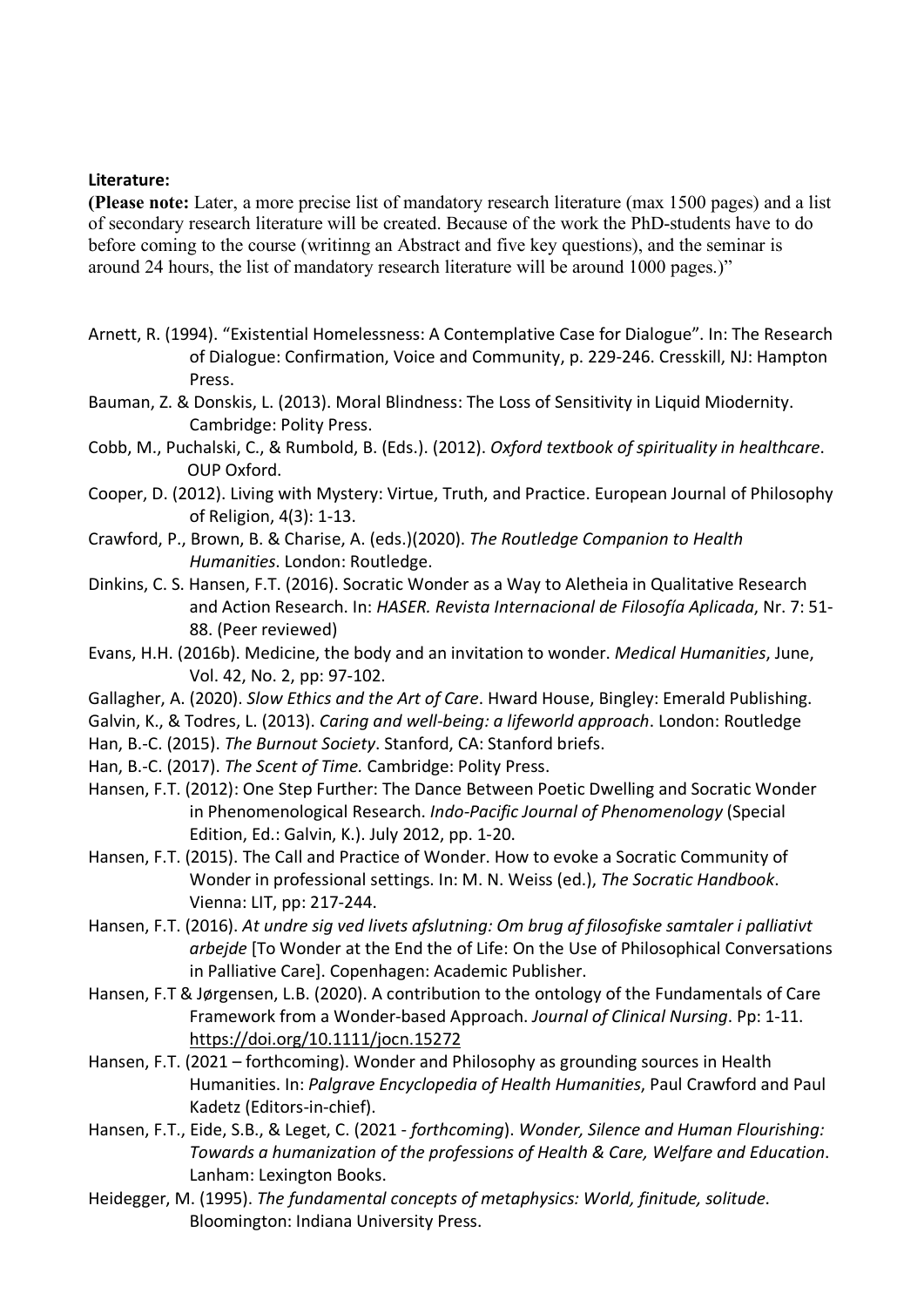- Leget, C. (2017). *Art of Living, Art of Dying: Spiritual Care for Good Death*. London: Jessica Kingsley Publishers.
- Leget, C. (2017). *Art of living, art of dying: spiritual Care for a Good Death*. Jessica Kingsley Publishers.
- Leget, C., van Nistelrooij, I., & Visse, M. (2019). Beyond demarcation: Care ethics as an interdisciplinary field of inquiry. *Nursing ethics*, *26*(1), 17-25.
- Mugerauer, R. (2008). *Heidegger and homecoming: The leitmotif in the later writings*. Toronto: University of Toronto Press.
- Pedersen, J. B. W. (2019). *Balanced wonder: Experiental sourses of imagination, virtue, and human fourishing*. Lanham: Lexington Books.
- Rosa, H. (2019). *Resonance. A Sociology of Our Relationship to the World*. Cambridge: Polity Press.
- Schinkel, A. (2017). The educational importance of deep wonder. *Journal of Philosophy of Education*, *51*(2), 538–553.
- Schinkel, A. (2018). Wonder and moral education. *Educational Theory*, *68*(1), 31–48. https://doi.org/10.1111/edth.12287.
- Svenaeus, F. (2000). *The hermeneutics of medicine and the phenomenology of health: Steps towards a philosophy of medical practice*. London: Kluwer Academic Publishers.
- Todres, L., Galving, K. & Hollowway, I. (2009). The Humanization of Health Care : A Value Framwork for Qualitative Research. International Journal of Qualitative Studies on Health and Well-Being, Vol. 4: 68-77.
- Todres, L., Galvin, K. T., & Holloway, I. (2009). The humanization of healthcare: A value framework for qualitative research. *International Journal of Qualitative Studies on Health and Well-being*, *4*(2), 68-77.
- Todres, L., Galvin, K. T., & Holloway, I. (2009). The humanization of healthcare: A value framework for qualitative research. *International Journal of Qualitative Studies on Health and Well-being*, *4*(2), 68-77.
- Todres, L., & Galvin, K. (2010). "Dwelling-mobility": An existential theory of well-being. *International Journal of Qualitative Studies on Health and Well-being*, *5*(3):1-6.
- Tronto, J. C. (1993). *Moral boundaries: A political argument for an ethic of care*. Psychology Press.
- Ücok-Sayrak, Ö. (2019). *Existential Rootedness: Aesthetic Ecology of Communication Ethics*. Vancouver: Fairleigh Dickinson University Press.
- Uhrenfeldt, L., Sørensen, E. E., Bahnsen, I. B., & Pedersen, P. U. (2018). The centrality of the nurse– patient relationship: A Scandinavian perspective. *Journal of Clinical Nursing*, *27*, 3197–3204. https://doi. org/10.1111/jocn.14381.
- Van der Meide, H., Olthuis, G., & Leget, C. (2015). Why frailty needs vulnerability: A care ethical perspective on hospital care for older patients. *Nursing Ethics*, *22*(8), 860-869.
- Van Wijngaarden, E., Leget, C., & Goossensen, A. (2015). Ready to give up on life: The lived experience of elderly people who feel life is completed and no longer worth living. *Social Science & Medicine*, *138*, 257-264.
- Van Wijngaarden, E., Leget, C., & Goossensen, A. (2016). Disconnectedness from the here-andnow: a phenomenological perspective as a counteract on the medicalisation of death wishes in elderly people. *Medicine, Health Care and Philosophy*, *19*(2), 265-273.
- Visse, M., Hansen, F.T. & Leget, C. (2019). The Unsayable in Arts-Based Research: on the Praxis of Life Itself. *International Journal of Qualitative Methods*, Vol. 18: 1-13 (DOI: 10.1177/1609406919851392) (Peer Reviewed)
- Visse, M. Hansen, F.T. & Leget, C. (2020). Apophatic Inquiry: Living the Questions Themselves. *International Journal of Qualitative Methods, Vol. 19: 1-11.*

*See practical information next page!*